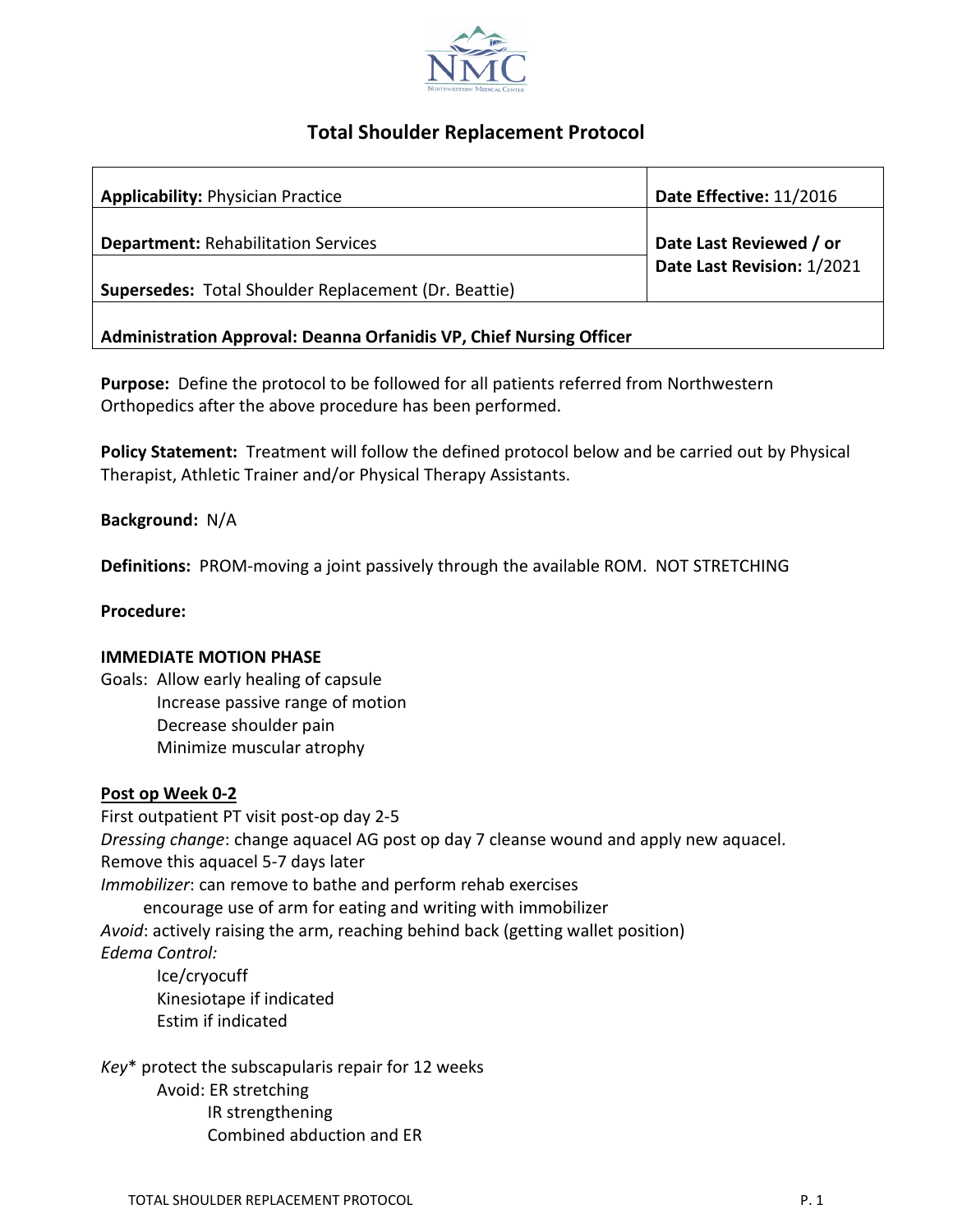

 Educate patient to avoid "reaching behind back and using operative arm to "push up" from chair when transferring.

*Suggested Exercises*: Passive shoulder pendulum

Hand, wrist, elbow passive and active range of motion Cervical AROM PROM ER with cane (elbow at side) to 20 degrees only x 12 weeks PROM IR to 30 degrees at 30 degrees abduction PROM shoulder flexion (with slight IR) PROM shoulder abduction (not stretching) Isometrics for shoulder abduction, ER, elbow flexion in neutral Active scapular retraction with depression

### **Post op Weeks 2-4**

*Immobilizer*: Remove bolster from immobilizer and wear as a sling at:

2 weeks: if subscapularis repair only 4 weeks: with additional rotator cuff repair Begin to wean from sling starting at 4 weeks

*Variance: Variation in use of immobilizer is possible based on intraoperative assessment and patient specific factors. Surgeon will communicate changes to timeframes for immobilizer use to the therapist.*

*Key*\* protect the subscapularis repair for 12 weeks

Avoid: ER stretching

IR strengthening

Combined abduction and ER

Educate patient to avoid "reaching behind back and using operative arm to "push up" from chair when transferring.

### *Edema Control:*

Ice/cryocuff Kinesiotape if indicated Estim if indicated

*Suggested Exercises*: Passive shoulder pendulum

PROM ER with cane (elbow at side) to 20 degrees only x 12 weeks PROM IR to side at 45 degrees abduction PROM shoulder flexion (with slight IR) PROM shoulder abduction \*PROM but no stretching Shoulder isometrics: abd/adduction, ER, flexion and extension Elbow isometrics: flexion and extension Scapular AROM and isometrics Supine AAROM elevation in scapular plane Supine ER/IR with straight cane (ER to 20 degrees only) self passive ROM. Passive shoulder pulleys flexion with slight IR Buoyancy assisted ROM in the pool within above restrictions.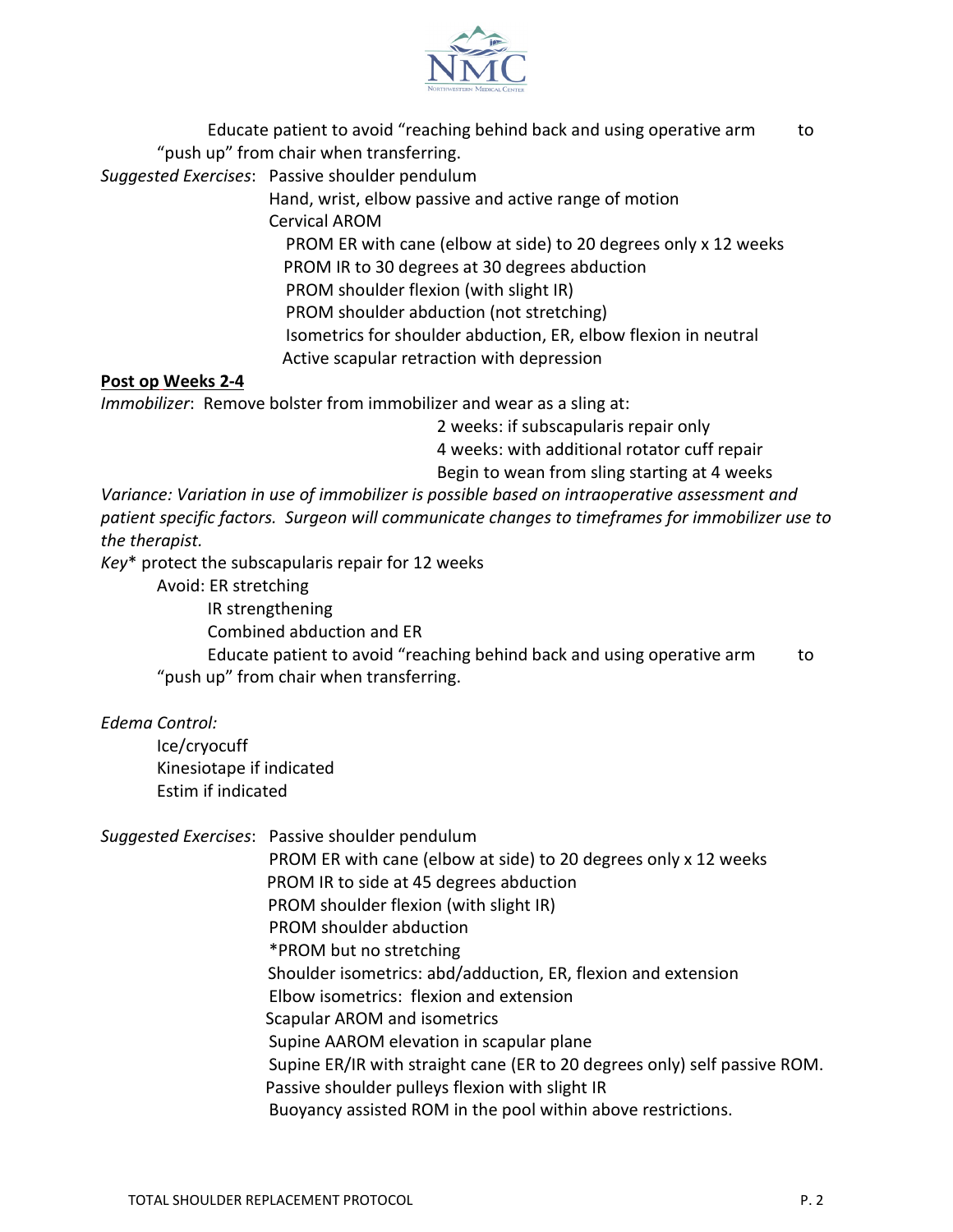

### **ACTIVE MOTION PHASE**

Goals: Improve shoulder Range of Motion Improve shoulder strength and dynamic stabilization Decrease pain/inflammation Increase Functional Activities

#### **Post op Weeks 4-12**

*Edema Control:* Ice/cryocuff Kinesiotape if indicated Estim if indicated *Key*\* protect the subscapularis repair for 12 weeks Avoid: ER stretching IR strengthening Combined abduction and ER Educate patient to avoid "reaching behind back and using operative arm to "push up" from chair when transferring.

*Suggested Exercises*: Continue exercises in previous phase as needed Continue to Progress shoulder PROM limiting ER to 20 degrees Shoulder AAROM with pulleys Shoulder flexion passive flexion counter slide/ bowing Shoulder wall slide/walk

> AAROM exercises with straight cane all motions to tolerance Flexion ER/IR limit ER to 20 (x 12 weeks) Abduction with palm down to limit ER

Shoulder AROM progressing from gravity assisted/reduced to gravity resisted

Strengthening Exercises (progressive resistance) once able to perform AROM with good form and range and with no increase in pain.

> Theraband Rhythmic stabilization Shoulder isometrics in multi-angles Progressive resistance with hand weights Scapular strengthening exercises Biceps/Triceps

#### **Post op Weeks 12-18**

*Suggested Exercises*: Continue exercises in previous phase as needed Progress shoulder and scapular strengthening Continue to emphasize AROM and strength Pool Exercises and swimming as tolerated